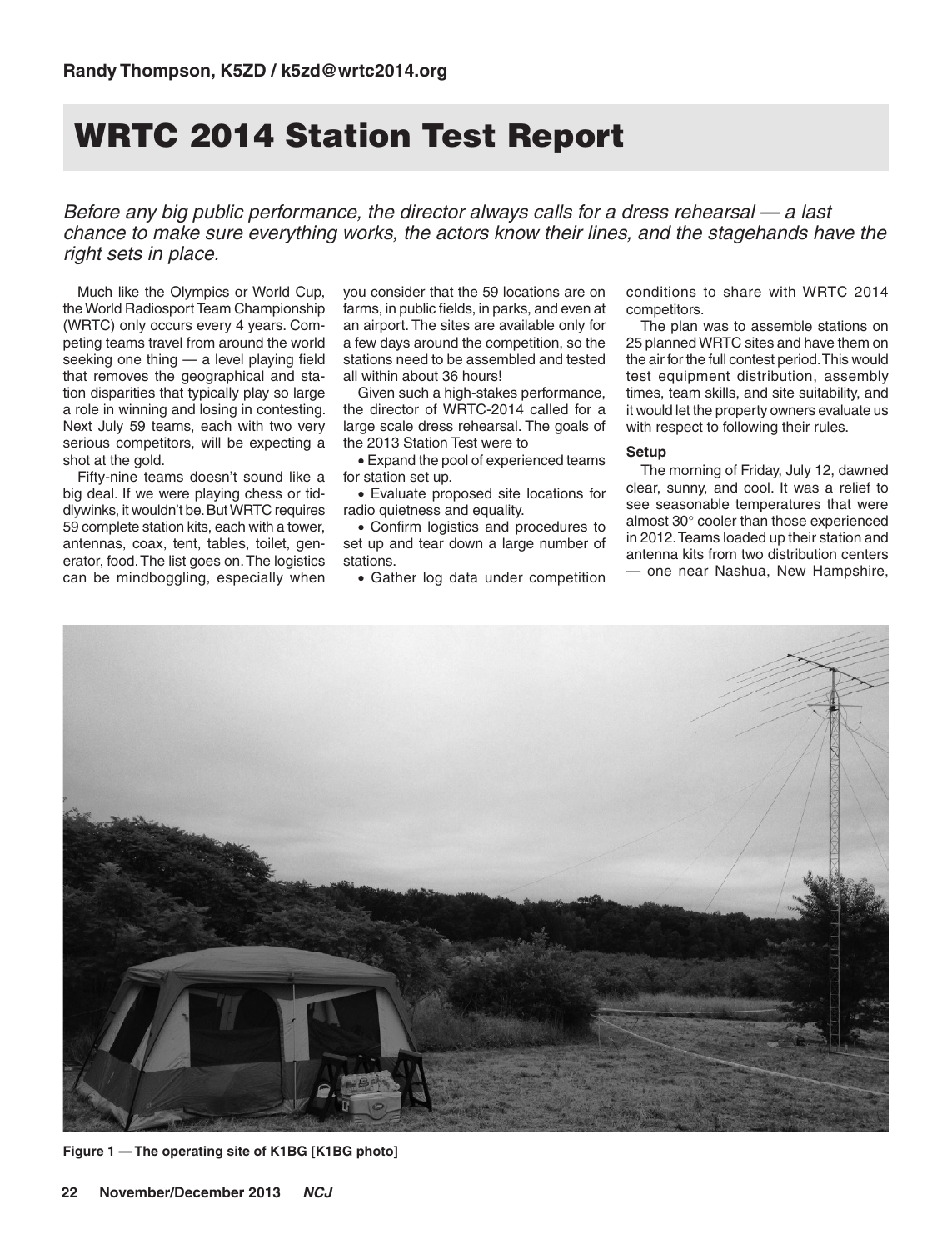and the other in Milford, Massachusetts. Steve, KB1ST, and Joe, KM1P, managed the Nashua site, while Dennis, W1UE, coordinated Milford.

Assembly teams were divided into Beam Teams and Site Teams. The Beam Teams were groups of 5 or 6 people who had the job of assembling and raising the antennas. This consisted of a triband Yagi, two inverted Vs, rotator, and 40 foot tower. Everything was assembled on the ground and raised in one piece, using a fallingderrick method. This eliminated any need to climb the towers — an important safety consideration.

A Beam Team was expected to assemble anywhere from two to four systems. Part of the test was to evaluate if this assembly rate was possible. In some cases, it was. In those where it was not, the value of having full teams of volunteers was reinforced. Yes, it really does take six people working in a coordinated fashion to get an antenna system unpacked, assembled, and installed in about 2½ to 3 hours. This was dramatically better than the 4 or 5 hours needed in 2012.

Site Teams had the responsibility for setting up tents and generators. They also stayed with each station for the duration of the event to provide logistical support to the operators and field questions from occasional curious passersby.

With oversight from the Site Teams, the Operating Teams could focus on driving the stations. Many of the operating groups took a relaxed attitude. They had more than two operators, used packet, and generally had a fun time enjoying radio. Other teams were playing the game in full competition mode and according to the WRTC-2014 rules. Regardless of intensity, all operating teams provided valuable data to gauge the relative equivalence of the sites.

In the months leading up to the test, a call went out for operating teams that wanted to try the "WRTC experience." Visiting operators from outside the area included K9ES and AD4ES from Florida, VA2WA and VE2TZT from Quebec, N2MG from Western New York, K3ZJ from West Virginia, and Frankford Radio Club members AA3K, K3FT, WI3Y, N3AD, W1GD, N2MM, N2NT, and N2NC from the Middle Atlantic States. Having these visiting ops on hand freed up more volunteers to help with setup.

Of course, there was nothing that said you couldn't try to do it all. Dennis, W1UE, served as the Dispatch Manager at the Milford warehouse. He then joined Greg, W1KM, to help the Beam Teams set up four stations at Myles Standish State Park. Greg and Dennis then teamed up and did a very serious effort in the contest.

#### **The Contest**

The contest began at 1200 UTC Saturday. With some last-minute heroics, the final stations were all assembled and on the air within a few minutes of the start time. We learned a few lessons about site management, team deployment, and the need for checklists (*lots* more checklists).

The weather was fantastic, but conditions were not. Summertime conditions are difficult. Sporadic E can make close-in signals loud, but there is lots of absorption. This made it difficult for the WRTC stations with 100 W to break through the loud E-skip contacts being made within Europe. The first 6 hours of the contest were frustrating for the operators and will surely challenge the competitors next year.

By afternoon the bands started to lengthen out, and it became possible for the test stations to work into Europe on 15 and 20 meters. At about the same time a line of showers started to move through the area. The tents all did their job, and the Honda generators worked flawlessly. The rain was heavy at times but did not cause any failures or loss of operating time. Thankfully there was no lightning. Another successful test of the sites and equipment!

Early evening conditions continued to be good. Twenty meters was open to Europe, while 40 and 80 meters both produced DX contacts through European sunrise. After



**Figure 2 — An example of the falling derrick method being used to raise the tower and antenna [AE1P photo]**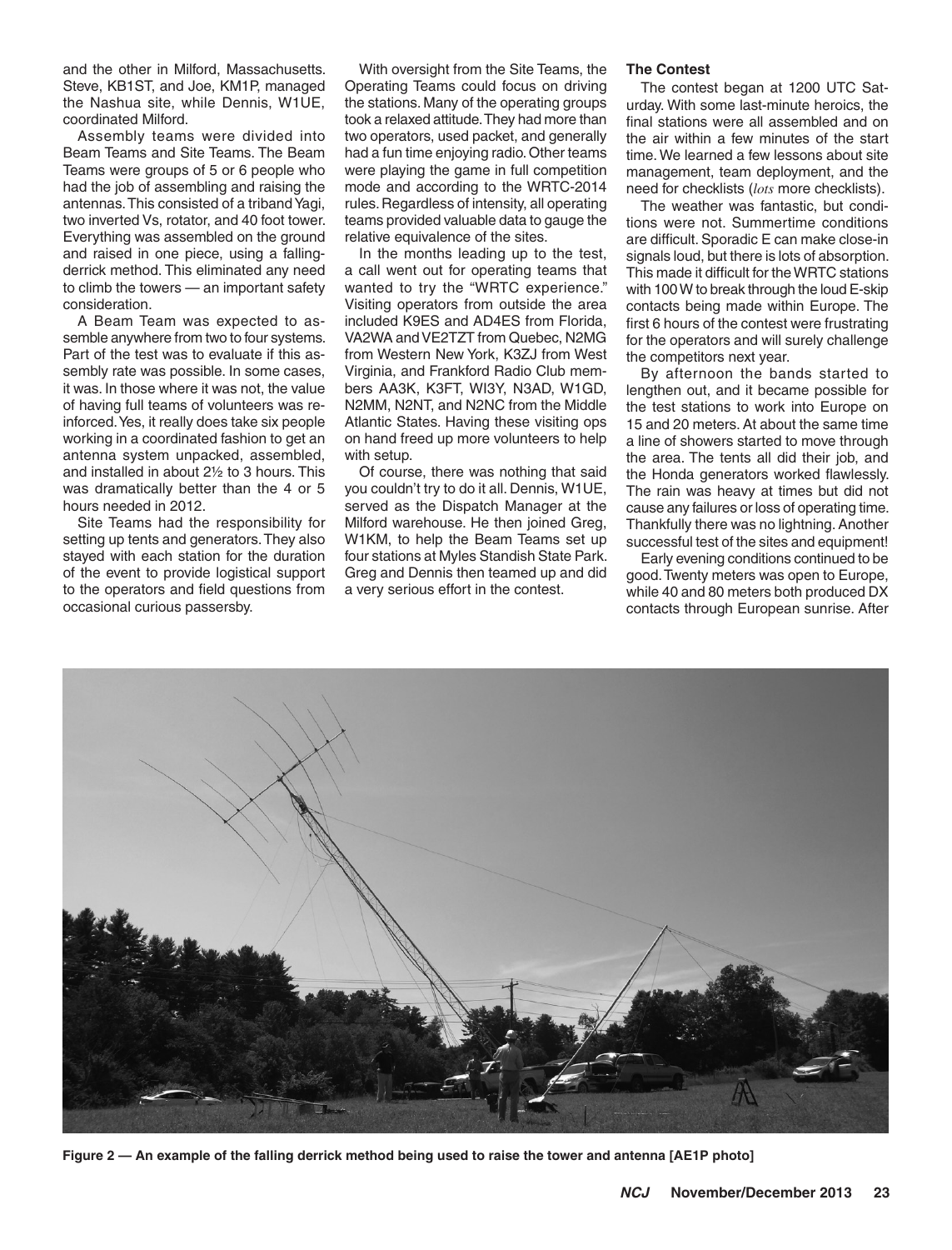#### **Table 1 — Final Results 2013 WRTC Station Test**

| <b>Call Sign</b><br>W <sub>1</sub> UE<br>N <sub>2</sub> NT<br>AK1W<br>W <sub>1</sub> SJ<br>K <sub>1</sub> B <sub>G</sub><br>K <sub>1</sub> ZD<br>K6ND<br>K <sub>1</sub> GQ<br>W <sub>1</sub> UJ<br>N3AD<br>KE <sub>1</sub> J<br>$K1 R X^*$<br>N <sub>1</sub> SV<br>AD1T<br>W <sub>1</sub> EQ<br>NJ1F<br>K9ES<br>NI <sub>1</sub> L<br>W1MA<br>NB <sub>1</sub> N | <b>Score</b><br>2,169,035<br>2,115,954<br>1,538,226<br>1,370,958<br>1,308,528<br>1,302,125<br>1,228,568<br>1,172,888<br>1,169,805<br>1,130,002<br>1,029,436<br>1,010,786<br>982,146<br>946,080<br>918,537<br>911,212<br>837,536<br>703,120<br>671.008<br>653,045 | <b>QSOs</b><br>1959<br>2032<br>1708<br>1929<br>1332<br>1528<br>1632<br>1449<br>1406<br>1536<br>1399<br>1355<br>1419<br>1459<br>1432<br>1519<br>1323<br>1079<br>1081<br>1103 | HQ<br>157<br>150<br>125<br>99<br>136<br>121<br>110<br>121<br>129<br>109<br>100<br>93<br>122<br>86<br>97<br>90<br>103<br>101<br>95<br>96 | DX<br>192<br>192<br>166<br>147<br>176<br>154<br>143<br>150<br>144<br>142<br>144<br>145<br>131<br>130<br>126<br>124<br>121<br>119<br>113<br>115 | <b>Operators</b><br>W1UE, W1KM<br>N2NT, N2NC<br>VA2WA, VE2TZT<br>W <sub>1</sub> SJ, K <sub>1</sub> LI<br>K1BG, NM1C, KB1YJI, NR1G<br>K1ZZ, K1CC, K0TG<br>K3JO, K6ND, K1VR, NB1U, K6NDV<br>K1GQ, W2RU, W2CS, K1AR, WA1Z<br>KB1H, W1UJ, K1RAX, K1EBY, N1WK, K1ZE, NR1X, NB1U<br>N3AD, W1GD<br>KE1J, W1VE<br>K1RX, W1CU<br>N1SV, KM1P, N2KW<br>AE1P, K1QX, K1ZO, N1KWF, W1WWW<br>W1EQ, K1ZE, N3XF, K1RAX<br>NJ1F, K1RQ, WC2L, K1EP, KB1W, WA1ZAM<br>K9ES, AD4ES, K1ST<br>NI1L, N2MG, K3ZJ<br>W1MA, N2MM<br>NB1N, K9HI, K1IB, N2JFS |
|----------------------------------------------------------------------------------------------------------------------------------------------------------------------------------------------------------------------------------------------------------------------------------------------------------------------------------------------------------------|------------------------------------------------------------------------------------------------------------------------------------------------------------------------------------------------------------------------------------------------------------------|-----------------------------------------------------------------------------------------------------------------------------------------------------------------------------|-----------------------------------------------------------------------------------------------------------------------------------------|------------------------------------------------------------------------------------------------------------------------------------------------|---------------------------------------------------------------------------------------------------------------------------------------------------------------------------------------------------------------------------------------------------------------------------------------------------------------------------------------------------------------------------------------------------------------------------------------------------------------------------------------------------------------------------------|
|                                                                                                                                                                                                                                                                                                                                                                |                                                                                                                                                                                                                                                                  |                                                                                                                                                                             |                                                                                                                                         |                                                                                                                                                |                                                                                                                                                                                                                                                                                                                                                                                                                                                                                                                                 |
| WB <sub>1</sub> Z                                                                                                                                                                                                                                                                                                                                              | 617,874                                                                                                                                                                                                                                                          | 1064                                                                                                                                                                        | 89                                                                                                                                      | 112                                                                                                                                            | AA1YW, KK1W, W1EQO, W1MSW, W3SM, N1SR, NV1Q                                                                                                                                                                                                                                                                                                                                                                                                                                                                                     |
| AA3K<br>W1CLA*<br>W <sub>1</sub> HH <sup>*</sup>                                                                                                                                                                                                                                                                                                               | 403,684<br>294,038<br>163,149<br>134,691                                                                                                                                                                                                                         | 830<br>639<br>493<br>328                                                                                                                                                    | 74<br>67<br>51<br>68                                                                                                                    | 98<br>91<br>68<br>71                                                                                                                           | AA3K, K3FT, WI3Y<br>K1MBO, K1VR, K5ZD, KB1REQ, N1QD<br>W1STT, WO1N, WC1M, KB1ST<br>N1JD, N1OXA                                                                                                                                                                                                                                                                                                                                                                                                                                  |

\*Used one radio

about 0700 UTC activity got very slow until sunrise about 1000 UTC. There just aren't that many stations on the low bands in the US in the middle of the night in the summer. It is sure to be much more active next year, when everyone will be chasing prizes for working the WRTC-2014 stations on all bands and modes.

Stations outside W1 working test stations on the most band modes were WK5T (aka N2IC) with 132 and VY2ZM with 110. Uli, DJ2YA, was the top hunter from the DX side with 105 band modes.

# **Teardown**

Sunday morning was another pictureperfect day. As the operating teams finished the contest at 1200 UTC, Site and Beam teams started disassembling and packing the gear. It is always amazing how fast a station can be dismantled, compared to assembly. Some teams had four stations to take down but were still done by noon. It was great to see the volunteer teams return to the warehouses full of excitement. Everyone had stories to share and thoughts on how things could be improved.

#### **Results**

At the end of the contest, each team was asked to put its log on a memory stick and return it to the warehouse. The logs were sent off to Tree, N6TR, for checking. Tree also had access to the IARU HF Contest logs as they came in. This provided plenty

of data for cross-checking. Tree has quite a bit of log-checking experience and was able to use tools he developed for WRTC-2006 in Brazil to quickly produce results. Another system successfully tested.

The race for the top spot was extremely close. This provides an indication of just how exciting the competition may be next year. The team of W1UE/W1KM finished just 2.5 percent ahead of N2NT/N2NC. The latter team had more contacts, but W1UE had more multipliers. With different points for local and DX contacts, competing operating teams will need to have a solid strategy for maximizing their score. Based on the conditions and scores, it will not be a surprise to see teams exceed 3000 contacts next summer.

# **Online Scoreboard**

One goal for WRTC-2014 is to promote Amateur Radio and contesting to the public. Ham radio contesting is not a very visual sport, but if people could see the race unfolding in real time it would make the game more understandable. Dave, KM3T, and Bob, WA1Z, have taken on the job of creating a true real-time scoreboard that will show score updates within seconds as they happen.

All WRTC-2014 teams will log on computer using one of the four major logging software packages. With two complete stations, the computers will be networked for duping and scoring. Dave and Bob wanted

to create a way to capture scores from the network without requiring any changes to the logging software. The solution was a small Raspberry Pi computer that sniffs the network and captures the scores as they are sent between computers. A cellular wireless modem connects the Pi to the Internet and sends the score to the reporting website.

The station test was the first real-world use of the system, and it proved to be quite effective. Ten of the 25 stations were reporting their scores in real time. We discovered some sites where cellular signals weren't the best, but the small amounts of data did get through. The referees will be equipped to report scores by SMS if necessary. True real-time scoring should provide an exciting experience for friends, family, and spectators around the world.

# **Other Tests**

The WRTC-2014 competitors are limited to 100 W. Even a referee will be at each station, there needs to be a way to easily confirm the power limit during the contest. WRTC-2014 will use a power monitor design adapted from WRTC-2010 in Moscow by K1EL. A box with three visible LEDs for each station connects to an RF detector at the output of each transmitter. A green light means less than 100 W. Yellow indicates 100-110 W, and red indicates power greater than 110 W. Dennis, W1UE, hand assembled the power monitors, and they